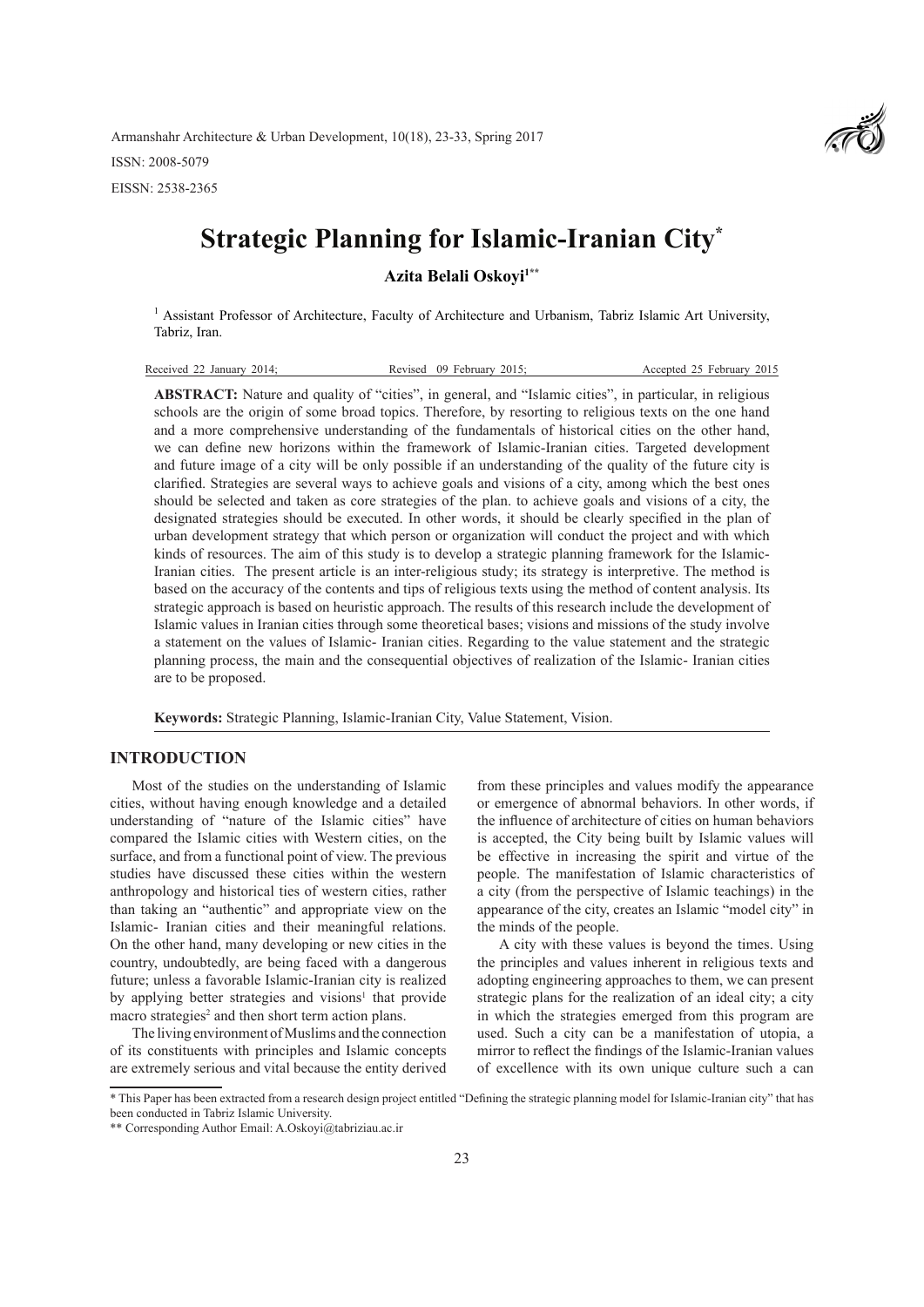

transcend its citizens.

**Literature review:** Most of the studies in the field of Islamic- Iranian cities, have been treated as descriptive and historical case studies. The majority of studies include a description of some historical towns like Fars, Damascus, and Baghdad as examples of Islamic cities. In addition, the previous studies include a morphological and anatomic review of Islamic cities or a description of their historical backgrounds. The hidden values of Islamic cities, based on religious texts are not regarded appropriately, in this field; an effective connection between historical cities and religious texts is not established (urban Studies and values of Islam). Moreover, a strategic planning is not regarded for the realization of an Islamic- Iranian city resulting in the development of macro strategies and action plans.

**Purpose of the study:** The purpose of this research is to develop a strategic plan for an ideal Islamic Iranian city that is compatible and accountable to the needs of a Muslim which can connect the Islamic Iranian values to the city.

**Method:** The present study is related to architecture and urban planning, strategic management and religious sciences; the research method is combined and possible through interdisciplinary studies. In order to explore the meanings, concepts and the intrinsic links between the structures of the cities, a content analysis approach is needed with an interpretational attitude as well as a reciprocating research path between epistemological studies, religious beliefs, cultural values and architectural monuments of Islamic- Iranian cities. This research method is based on the accuracy of the content and tips on religious texts and outreached documents; in fact, the content analysis method is adopted. Its strategic approach is based on heuristic approach. The strategic thinking in this study, having a futuristic approach, offers a strategic plan for future Cities.

**Questions of the study:** How does a strategic planning framework of an Islamic- Iranian city look like?

## *The Nature of Strategic Planning*

Strategic planning is a dynamic process which offers effective strategies to achieve a better future through vision on reality and opportunities (Kafman and Herman, 1995).

Development of strategies, with the adoption of any models, requires the strategic plans and cannot rely exclusively on logical analyses at a specific time to be executed in the next period. But in fact, strategies are to be formed step by step and over time (Nadimi, 2005).

**Outlining the optimal situation:** Outlining optimal situation, in fact, determines the orientation of the organization for the future. There are three main elements in developing an optimal situation: Mission, Vision and Values. Mission, is an equivalent to the philosophy of existence and identifies the main areas of activity of the organization. Vision is a live image of an organization in the future, in terms of fulfillment of the mission. Finally, values are regarded as enduring and basic principles of the organization. Usually, mission and vision of an organization are regarded as the written statements of mission and vision but values are implicit in the whole program, considered as the slogan of the organization (Nadimi, 2005).

**Goals and objectives:** The goals in planning are general points toward which the planned activities are moving. Goals are specific desirable results which must be achieved at a certain time. The meaning of goals encompasses all short-term, medium- term and long-term goals which are specified according to internal weaknesses and strengths and with regard to environmental threats and opportunities as well as possible changes in the future. Goals are used as a measurement of performance as well (Molavi, 2002). Micro goals (favorable conditions midway) outline a more detailed level of macro goals

and offer a more precise framework for the implementation of policies; in addition, they are treated as qualitative and quantitative tools to evaluate the effects of policies (Ansari Nia, 2003).

**Strategies and policies:** The basis of the strategy is a willingness to change, adapt and modify) The Supreme University of National Defense, General Staff of the Armed Force, 2007). Strategy is an effort to achieve sustainable long-term benefits that correctly responds to the opportunities, threats, strengths and weaknesses. Strategic planning process, helps the unity of objectives and offers some principles to provide long-term visions for organizations (Ibid).

Policies and projects are derived from strategies. An effective strategy has the following conditions:

- It involves three main elements; the most important objectives to be achieved, the main policies guiding and limiting the actions, the most pivotal sequences of actions developed around several topics.

- Not only it deals with unpredictable issues of the future, but it manages unknown matters (the main feature of the strategy is facing with uncertainty).

- It encounters with systems through hierarchical interventions. Some strategies are adopted for each level that mutually supports downstream and upstream levels (Ansary Nia, 2003).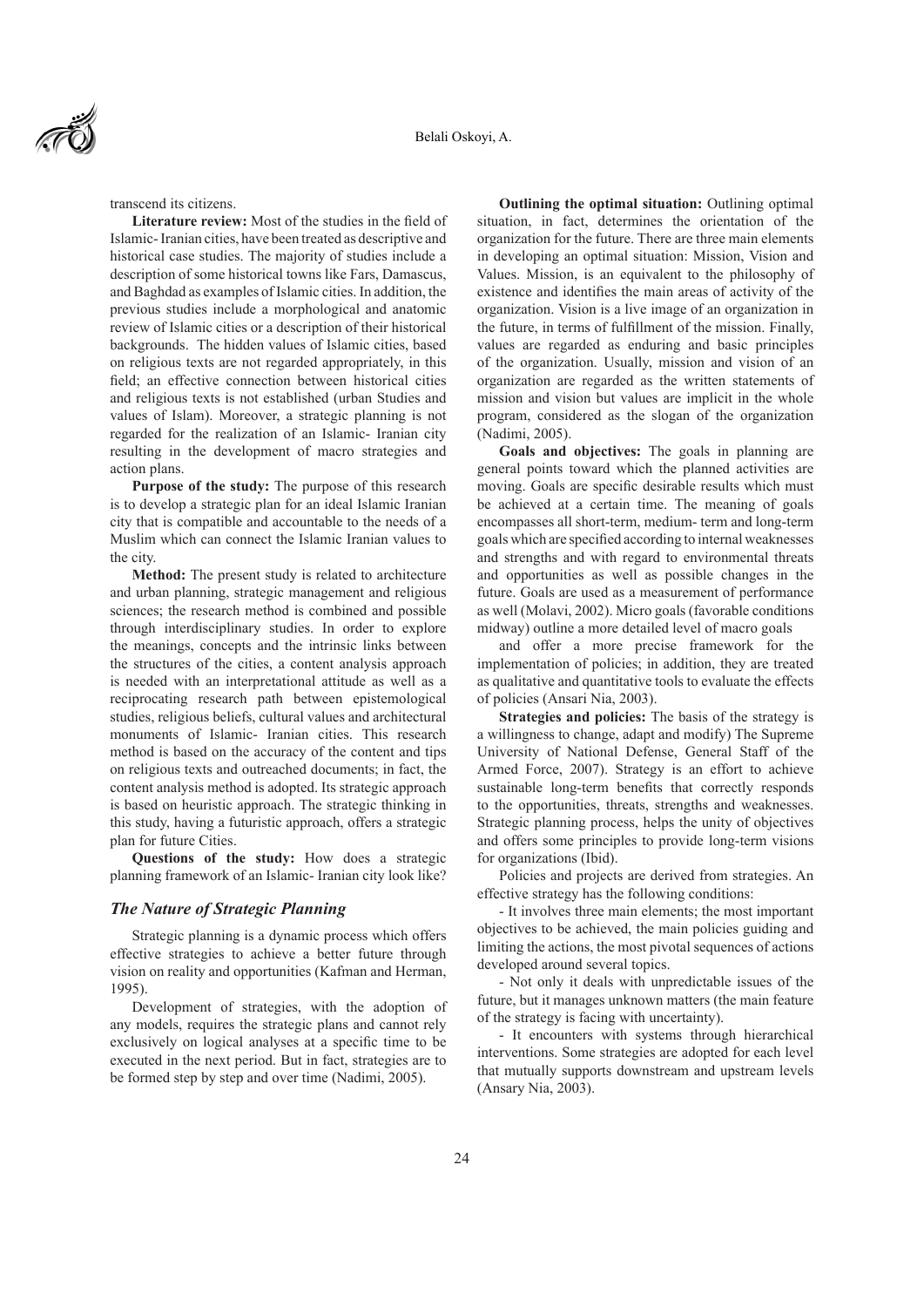

In general, the difference between goals, missions and strategies is the fact that that goals clarify what we are looking for, missions explain the rationales and strategies

identify the ways through which objectives are achieved (Molavi, 2002).



**Fig. 1. Strategic Management in Recreating the Islamic- Iranian City**



**Fig. 2. Process of Values and Strategies**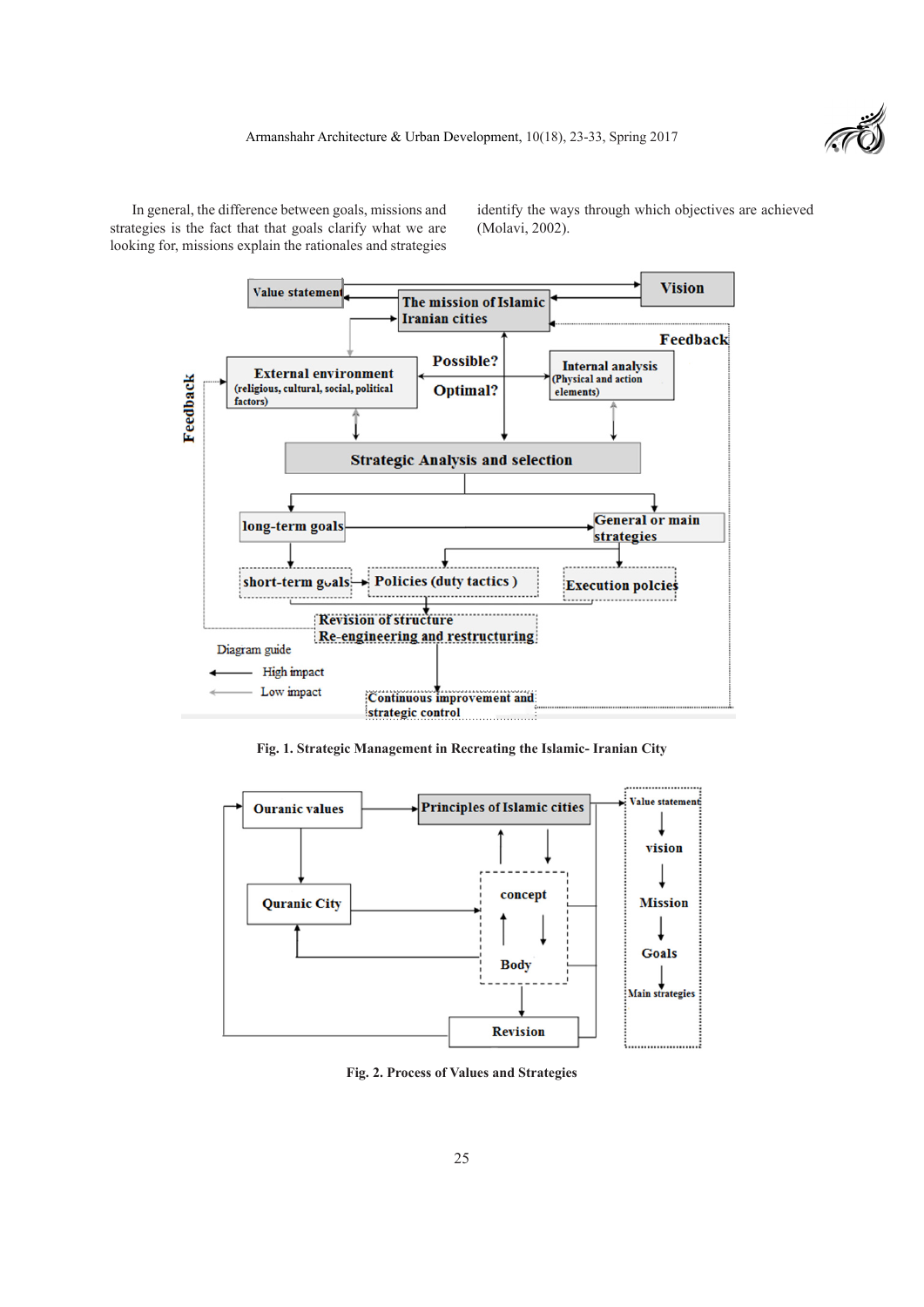

# **DETERMINATION OF THE VALUE STATEMENT**

Determination of the value Statement is required to implement strategies needed for the recognition of the Islamic-Iranian cities. In this regard, when the concept of the value is understood and the norms of Islamic cities are obtained, the principles and values of the Islamic-Iranian cities must be determined. By analyzing the national documents and values of Islam, the theoretical foundations of the Islamic-Iranian cities can be offered.

# **RECOGNITION OF THE CONCEPT OF VALUE**

Civic culture is defined in terms of values and norms that reflect the lifestyle and shape of human interactions in the context of modern social life and acquired capabilities (Fatemi Nia, 2007; Kavousi & Kafashi, 2008). By Attending to citizenship studies, it is realized that the accepted values of human society include the most important common components studied by experts (Grossman, 2000).

Value is actually a type of grading, classification and scoring phenomenon from good to bad or from positive to negative (Rafi Pour, 2001). In other words, the value is a special meaning to which some of the actions of human beings, states and phenomena are attributed. Values are the pillars and essences of culture, giving meaning to the life of people and being subject to cultural conditions. In other words, value refers to the ideal being or acting of an individual or society which is known and shaped by its behaviors and practices (Hedayat Shodeh, 2001).

According to Schine, values are based on social consensus. He believes that the value is a concept accepted by the people of a society and its basis is the underlying worldview of the society which is, in turn, the foundation for culture formation (Shah Talebi, 2009).

In a scientific survey of 168 social scientists, Lavtman described the differences and commonalities of concepts, values and norms. (Steven & Lawrence, 2008)

Norm is not, in fact, something different from the values of a society; but is an objectified form to achieve social values. If we believe that values are concepts and beliefs, then norms will be considered as forms, guidelines, procedures and rules which make it possible to achieve values. Norms are objectified, external and tangible form of values; while values are concepts, being considered as a subjective ranking. The secession of values from norms is impossible and causes the norms to be meaningless in the society.

| <b>Expert</b>     | <b>Classification of values</b>                                                                                                                                                                                                                                         |  |  |
|-------------------|-------------------------------------------------------------------------------------------------------------------------------------------------------------------------------------------------------------------------------------------------------------------------|--|--|
| Hofstede          | Existing Values: Values Studied by Sociologists. Optimal Values: Values which are Subject of Ethics                                                                                                                                                                     |  |  |
| Kluckhon          | Individual and Group Values, Insiders and Outsiders, Physical and Mental, Quantitative and Qualitative,<br>General and Specific, Receptive and Productive, Potential and Actual Values                                                                                  |  |  |
| Meyers and Sayers | Social Values, Manipulated Values, Matching Values and Active Values                                                                                                                                                                                                    |  |  |
| <b>Barsons</b>    | Mother Values: Final and Optimal Values.<br>Instrumental Values: Values that Provide the Background for Achieving Mother Values.                                                                                                                                        |  |  |
| <b>Shils</b>      | Fundamental Values: Values that are of Importance and Certainty.<br>Secondary Values: Values that are of Lesser Importance and will Gain Importance During a Conflict.                                                                                                  |  |  |
| Matyus            | Organizational Values, Personal, National and International, Strategic values (Religious, Moral and<br>Political, Medium Values (Cultural, Social and Economic) National, Ethnic, Racial, Partisan and Lower<br>Limit Values (Instinctive, Customary and Environmental) |  |  |
| Allen Biro        | Economic Values: Values which are Characterized by Law.<br>Moral Values: Values Related to Ethics in Personal and Social Levels.<br>Political Values: Values which are in Line with Goals and at Service of the Society                                                 |  |  |
| Islamic Scholars  | Fundamental Values, Macro Values, Detailed and Contingent Values, Fixed and Variable Values, Values<br>with Intellectual and Traditional Degrees.<br>$(Fbb Tol)ch$ : 2000)                                                                                              |  |  |

## **Table 1. Classification of Values Based on Views**

**(Shah Talebi, 2009)**

# *Development of Principles and Values of Islamic Iranian Cities*

Islamic city is a concept for the introduction of the cities affected by the religious culture and teachings as well as values of Islam. Since the Islamic Architecture and Urbanism have incorporated spiritual and physical values in a total convergence, they can distinguish themselves from other cultures (Elarly, 1996).

The development of principles of Islamic architecture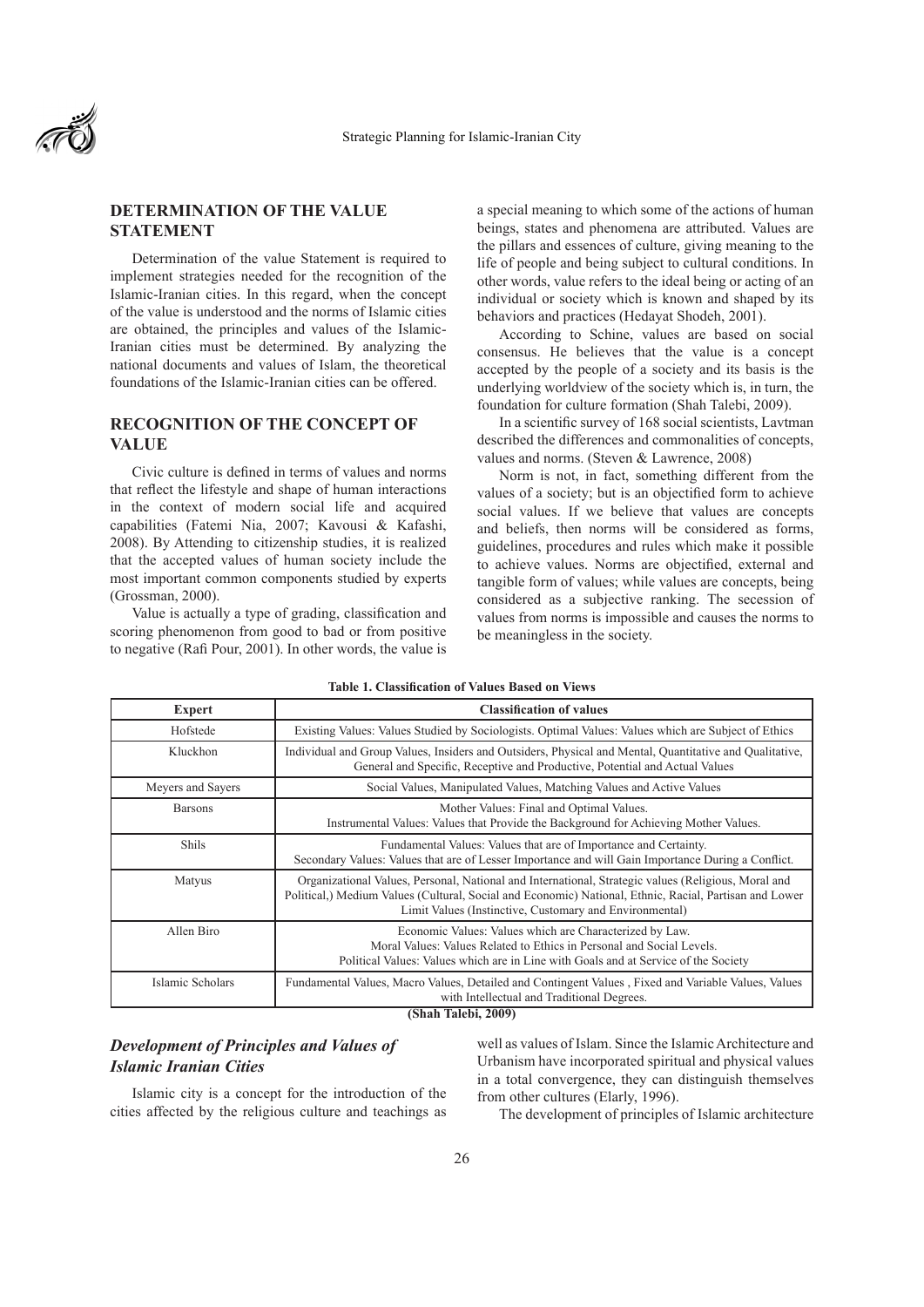

and urbanism require deep and comprehensive thinking in two main sources, namely the "Islamic literature" and "human experience".

1. The Islamic literature: the first step in developing the theoretical foundations of architecture and urbanism for Muslim society is to identify principles, concepts and interpretation that Islamic teachings have offered to humans regarding all various dimensions of life.

The Divine Book introduces principles and values which should be observed by the actions of human to achieve happiness. The reason that the Qur'an can - and must - meet all human needs is the introduction of the fixed principles in this Holy book; contrary to man-made ideas which may vary over the time. On the other hand, this Book points out the principles that have been forbidden, always and everywhere. It is clear that these principles proposed by the Holy book are considered as general policies to guide human and it should not be expected from them to deal with operational details. Tradition of the prophet Muhammad (PBUH) - as the perfect man and the best role model for the Muslims and Ummahand the narrations received from Infallibles (PBUT), are also regarded as the purest interpretation of the Quran and the second resource to identify the principles and values that govern the Islamic community; these issues should be considered by those developing the theoretical foundations of Islamic Architecture and Urbanism.

2. Human experiences: consideration of works in history that tried to express the Islamic principles and values in the architecture and urbanism, regardless of their success in reaching this issue, are necessary to recreate Islamic-Iranian cities. The opinions of domestic and foreign theorists in the field of Islamic cities, in terms of intellectual values and norms are classified in the following table; reviewing these views and comparing them with the national documents, we can provide a value statement of the Islamic- Iranian city.

It should be noted that researchers of Islamic cities have not directly discussed the values and norms; however, according to the purpose of the article, these categories are provided by the author through presentation of the definition of values and norms.

| <b>Theorists</b> | <b>Intellectual fields</b>                                                                      | <b>Values</b>                           | <b>Norms</b>                            |                                                                           |
|------------------|-------------------------------------------------------------------------------------------------|-----------------------------------------|-----------------------------------------|---------------------------------------------------------------------------|
|                  |                                                                                                 |                                         | Outward                                 | Inward                                                                    |
| Noghreh Kar      | A Logical City with<br>Theoretical and Practical<br>Wisdom and in Line with<br>Human Perfection | Truth-Based<br>Justice-Based            | Appropriateness                         | Wisdom -Based                                                             |
| Naqi Zadeh       | Islamic City in Serving<br>the Spiritual Dimensions<br>of Life                                  | Expression of<br>Monotheism and Justice | Beauty, Moderation,<br>Security         | Worship, Piety<br>Guidance, Prayer,<br>Thanking God<br>Thinking, Goodness |
| Habibi           | Civil Life based on<br>Religious Culture                                                        |                                         | Comfort, Safety,<br>Freshness, Vitality |                                                                           |
| Nouhi            | Manifestation of the<br>Divine School                                                           |                                         | Security, Cleanliness,<br>Being Healthy | Live                                                                      |
| Baqeri           | Religious City and<br>Islamic Ummah (Baitul<br>Salaam)                                          |                                         |                                         | Unity                                                                     |
| Eslami           | City; an Area for<br>Fulfilling the Obligations<br>of the Quran and Sharia                      |                                         |                                         |                                                                           |

**Table 2. Values and Norms of the Islamic Cities (The Approaches of Domestic Researchers)**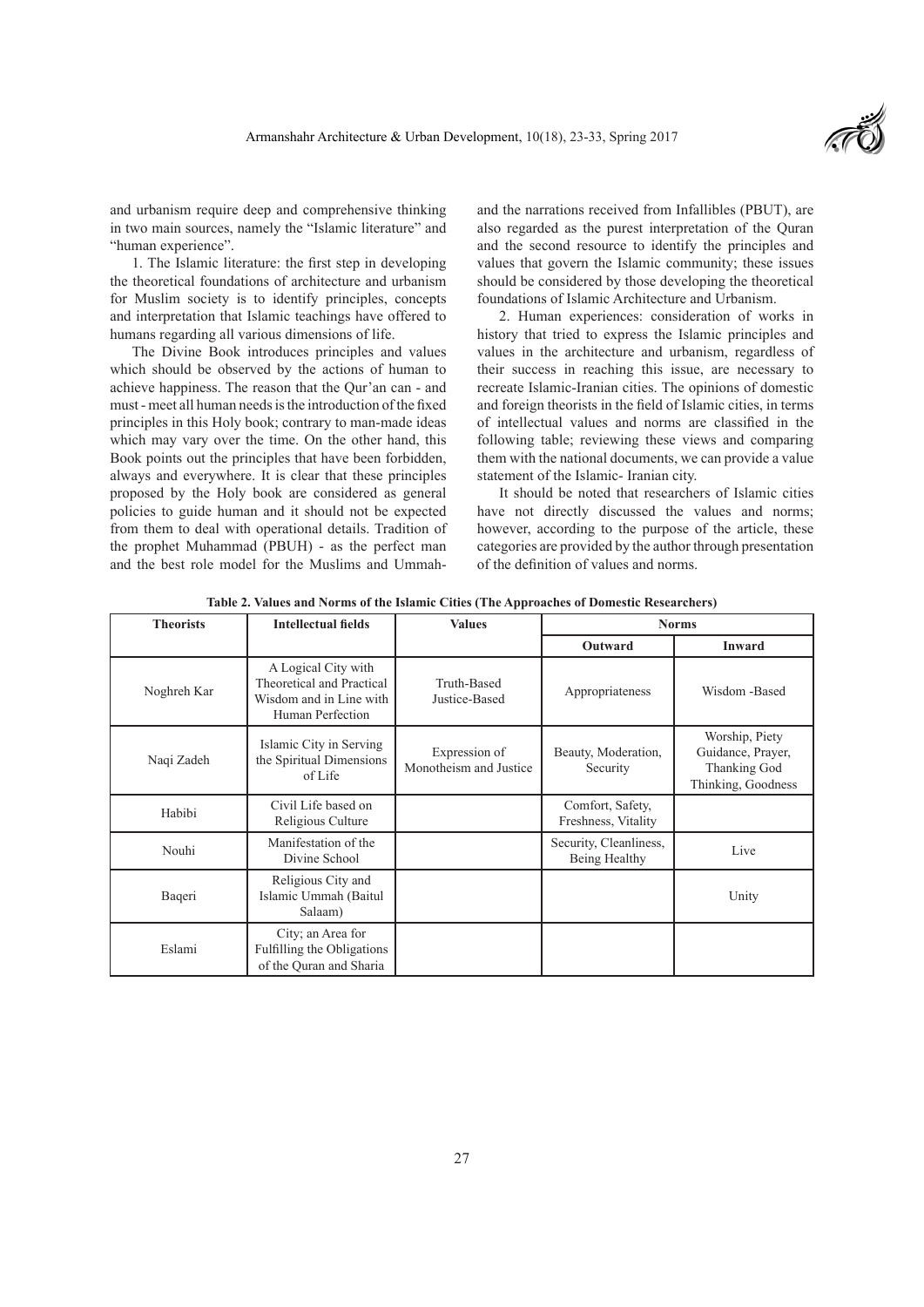

| <b>Theorists</b>                                                                                                                                      | <b>Intellectual Fields</b>                                                                   | <b>Values</b>                                                                                                                               | <b>Norms</b>                                                                          |
|-------------------------------------------------------------------------------------------------------------------------------------------------------|----------------------------------------------------------------------------------------------|---------------------------------------------------------------------------------------------------------------------------------------------|---------------------------------------------------------------------------------------|
| Richard Fry, Sinasour,<br>Joseph Ernest, William<br>Marcy, Gustav fan<br>Gronbam, Hasan Rea,<br>Armstrong, Gustave Le Bon,<br>Gouitin, Bolt and Welch | Holy canon law,<br>Underlying urban trendszz                                                 | Raising the Standards of the Life of<br><b>Believers</b>                                                                                    | Spatial Arrangement<br>Compatible with<br>Position of Mosque                          |
| William Marcy, Bennett, Minchoun<br>And Georges Marsy                                                                                                 | Islamic city, the context of the<br>implementation of obligations<br>of the Koran and Sharia |                                                                                                                                             | Mosque as the Heart<br>of the City                                                    |
| Raymond, Salim Hakim and Hisham<br>Jaeit                                                                                                              | Civil Life Based on Religious<br>Culture                                                     | The Value System of Sharia; the<br>Framework of Islamic City<br>(For Example, the Formation of Urban<br>Space is Devoted to a Value System) | Placement of<br>Sacred Elements<br>and Functions<br>(Religious) in the<br>City Center |

**Table 3. Values and Norms of Islamic Cities (The Approaches of Foreign Researchers)**

Process of achieving the value statement of Islamic-Iranian cities in accordance with the national documents

In order to portray the country in the future, a program entitled "20 years Vision of the Islamic Republic of Iran" has been prepared. According to this document, all the organizations, institutions, powers, forces and public officials, are obliged to act in a manner that the country would achieve the goals within the next twenty years. Hence, the medium-term plans, land use and all

programs at national and regional level, are required to develop their views, perspectives, strategies and action plans in a way that they fulfill the country's twenty-year vision.

Unfortunately, in many cases, because of the nature of some of the schemes in the country, stepping into the path of realization of Twenty-year Vision is difficult and sometimes impossible. Current non-strategic plans are one of the main reasons for this problem. Thus, the loop connecting the national level plans with urban plans are disappeared or not being used. In addition, common urban planning schemes in the country, such as master plans, guides and detailed plans, are non-strategic. To achieve Islamic-Iranian cities according to the visions and policies of the country, it is necessary to study the vision documents to provide major strategies as well as value statements.

In this study, national documents were evaluated such as; strategic indicators of the Supreme Council of the Cultural Revolution in different dimensions, general policies concerning architecture and urban planning in the Supreme Council of Architecture and Urban Planning, and 20 years Vision of the Islamic Republic of Iran in the horizon of 1404.

The principles of religion, the theoretical foundation

of the value statement of the Islamic-Iranian cities

According to the development and nature of the value statement, the basis of this statement shall be based on the value of religion and the worldview principles governing Islamic community and shall provide a role model. So, in this part, we will study the principles of religion and provide a value statement; in addition, we will select the basic principle of monotheism and present an abstract of the studies in this regard.

Monotheism in the field of Islamic studies

The basic principle of the Islamic world is "monotheism"; this principle distinguishes this worldview from other worldviews. "Monotheism" is the linchpin of Islam and as the most particular doctrine of this religion; it affects all activities of Muslims and influences the identity of Muslim communities and their civilizations (Ardakani, 1999). In Islamic studies, the doctrine of monotheism is divided into two main parts: theoretical monotheism and practical Monotheism. Theoretical monotheism includes Monotheism in essence and the divine attributes whereas practical monotheism includes monotheism in worshipping. Iran's Islamic architecture, which is emerged from the context of these teachings, certainly is not apart from these principles.

The formulation of value statements of the Iranian Islamic cities

According to the studies conducted on the issues such as the Islamic-Iranian cities, the concept of city in Islam and the Quran, 20 years Vision of the Islamic Republic of Iran in the horizon of 1404 and the fundamental principles of Islam, we can present the value statement of the Islamic-Iranian city. It should be noted that the statement, as the opening value statement requires the attention and research of scholars of art, Islamic architecture and urban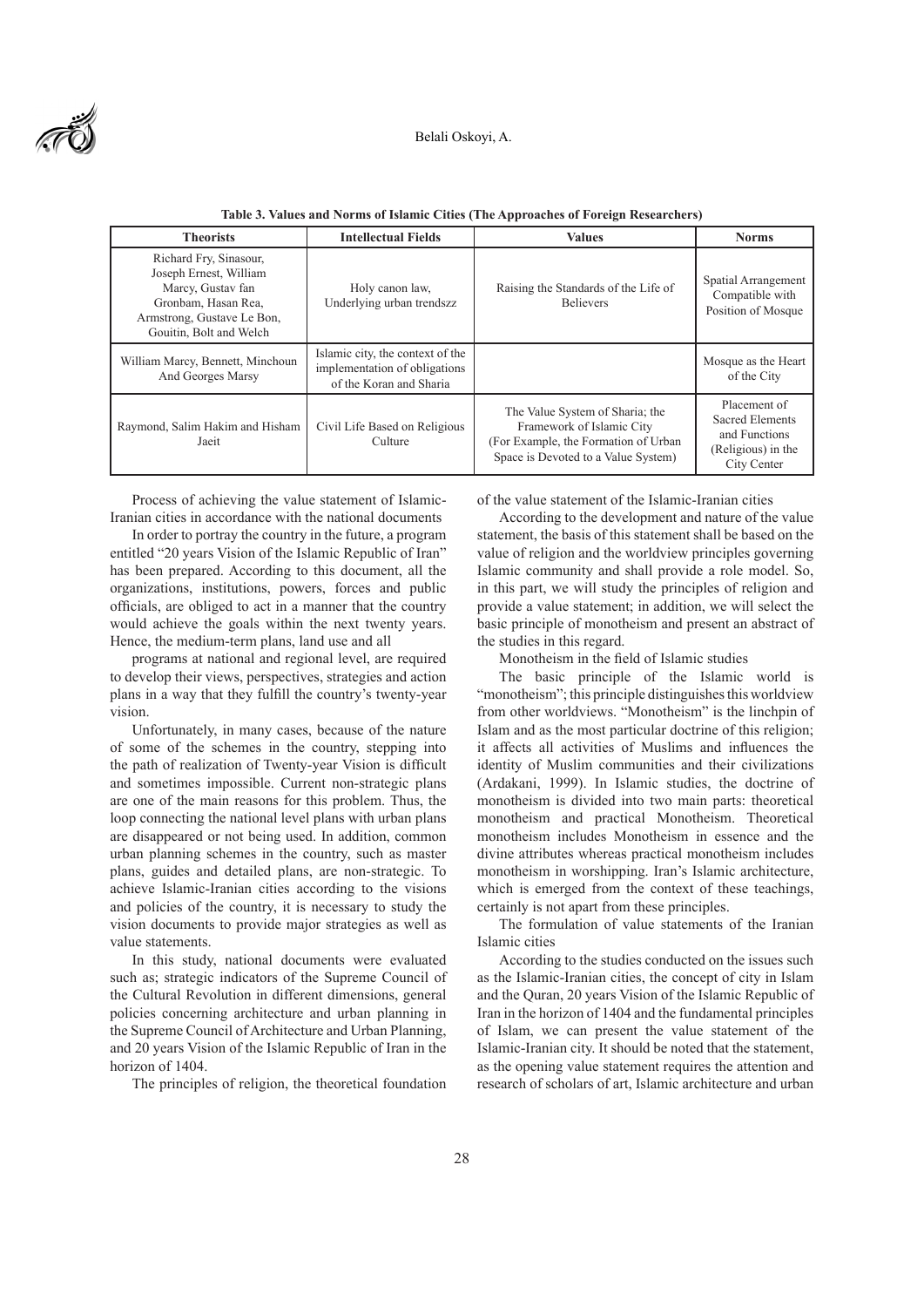

planning to be reformed and implemented. According to the emphasis of the national documents and the point that value statement should be comprehensive and accepted by all people, the author has selected the opening principle of "Monotheism", which is the basis of Islam and

Infrastructure of other principles, to provide a statement; a summary of the related studies is presented. According to the strategic planning process based on the statements and country's documents of vision, the following vision, mission and goals of the Iranian Islamic cities are offered:



**Fig. 3. Value Statement of the Islamic Iranian City Based on the Issue of Monotheism in Essence**



**Fig. 4. Value Statement of the Islamic Iranian City Based on the Issue of Monotheism in Attributes**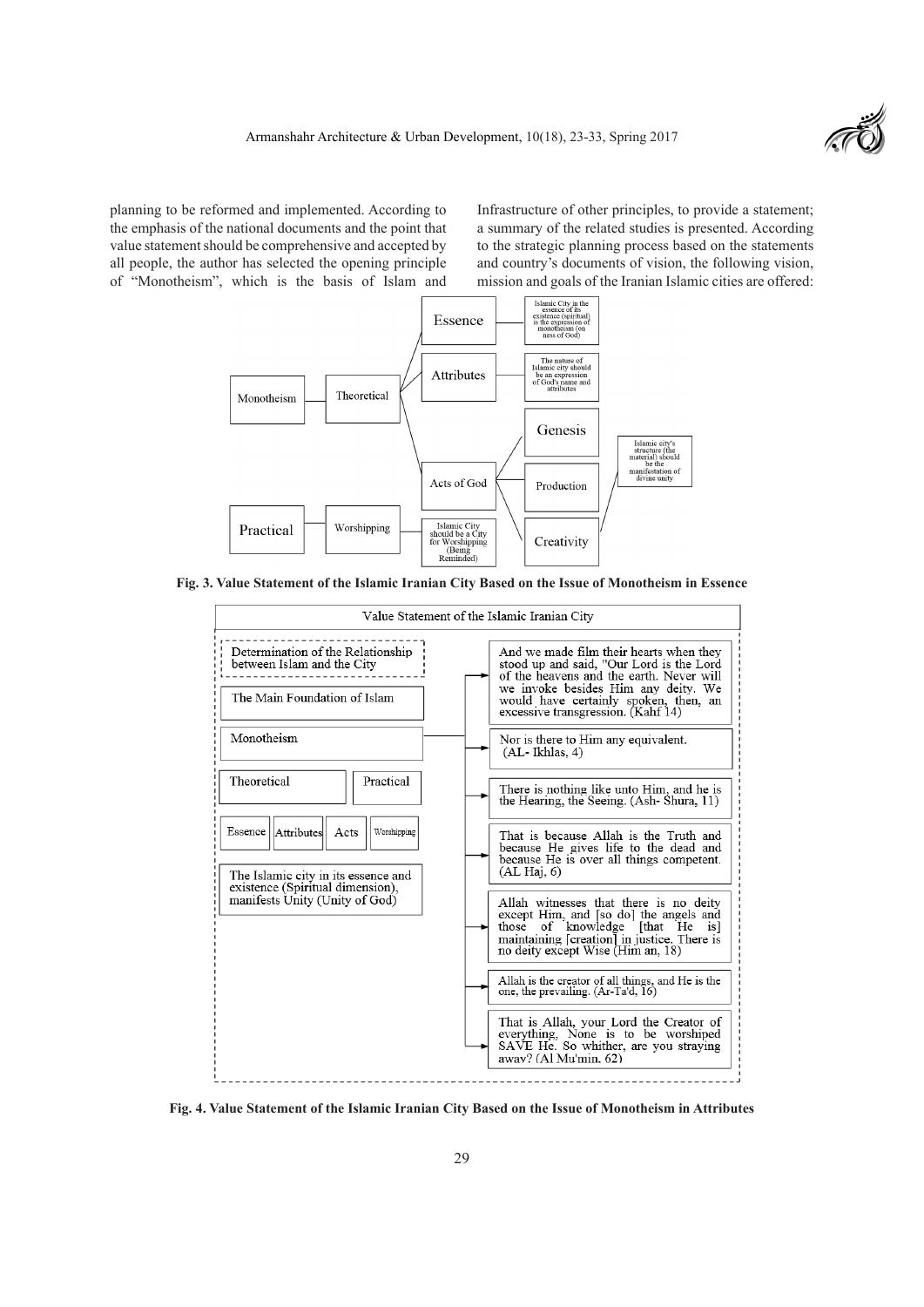

#### Strategic Planning for Islamic-Iranian City



**Fig. 5. Value Statement of the Islamic Iranian City Based on the Issue of Monotheism in Practice**



**Fig. 6. Value Statement of the Islamic Iranian City Based on the Issue of Monotheism in Worshipping**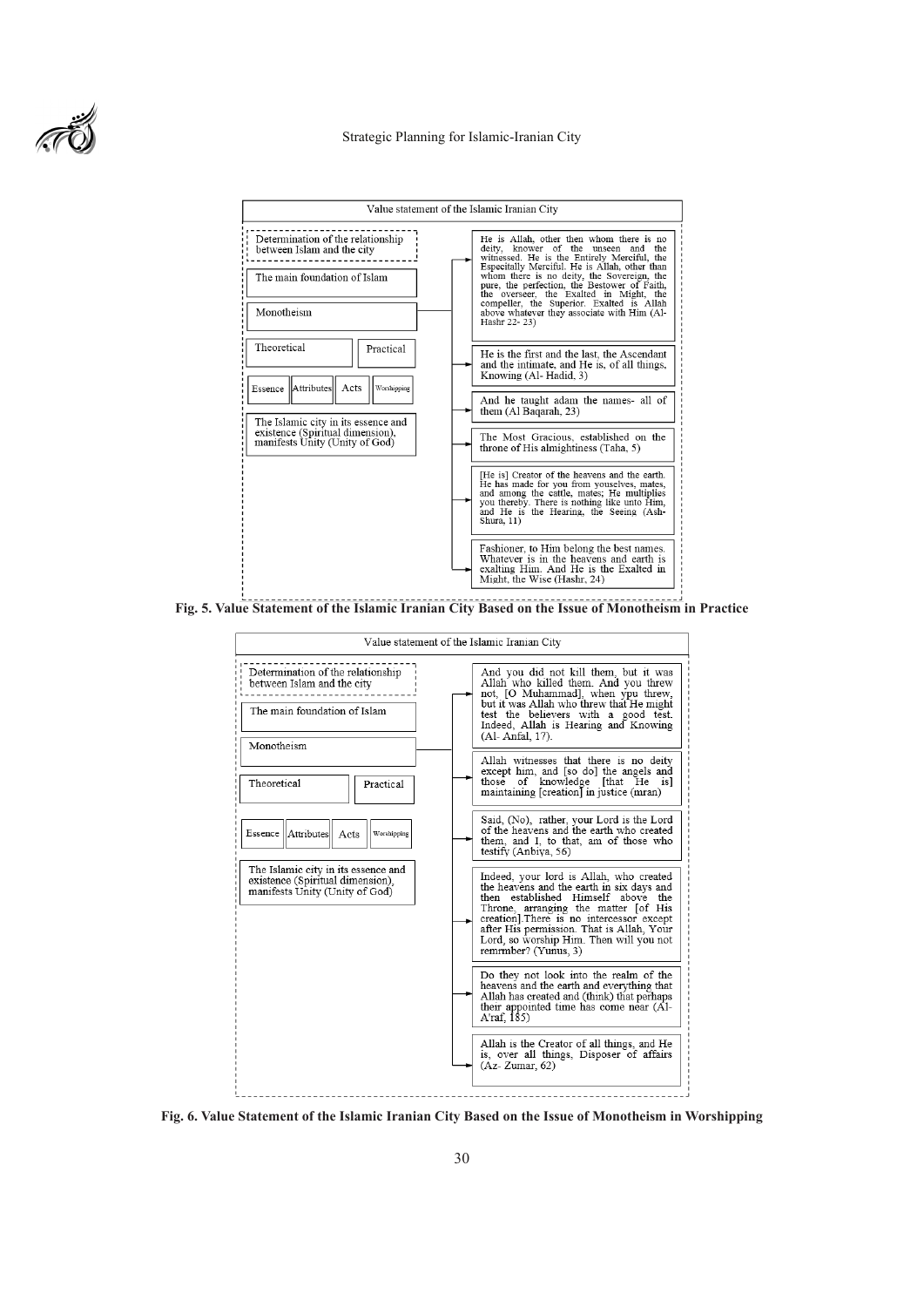



### *The Value Statement of the Islamic-Iranian City*

The Islamic-Iranian city in its moral and material dimension (basics, directions, goals and expressions) should be in line with the fundamental values of Islam and monotheism, and compatible with the policies of the Islamic Republic of Iran.

**Vision:** The Islamic Iranian city is:

1. Based on theoretical and practical wisdom;

2. A tool for Strengthening the faith and restoring the divine nature of man, unity and justice of the people, committed to promoting ethics and Islamic-Iranian values;

It inspires Islamic Ummah and constructs cultural interaction on a global level.

**Mission:** The Islamic-Iranian city, being a role model, has a specific mission; or as the Quran says, is a

city of faithful, the city for Muslims in which the divine spirit governs the social, cultural, political and economic relations. Its final mission is;

"The evolution of man towards God (the growth of self-consciousness and God-consciousness of human)"

The dimensions of this mission are:

1. Paving the way for the realization of the promised city (appropriate for the emergence and global governance of Hazrat Mahdi (PBUH);

2. Providing Infrastructures to carry out the obligations of the Quran and Sharia;

3. A city with standards of religious principles (monotheism, prophethood, resurrection, justice, leadership and authority) and pure life scales;

4. Attention to the spiritual dimension of life;

5. Focus on the commandments of God and the Quran in all strategies and planning of the city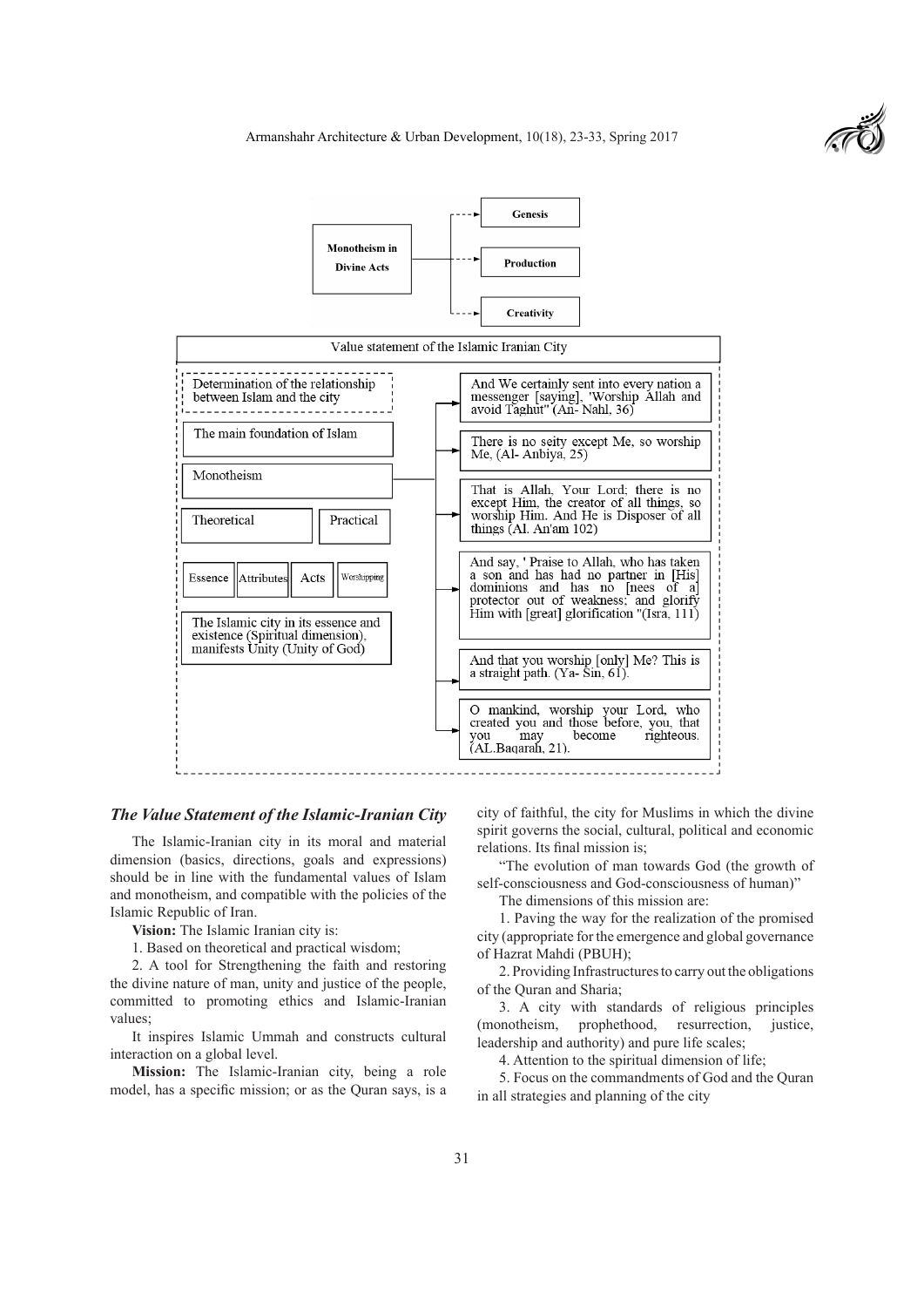

# *Macro Objectives*

Developing macro objectives of the Islamic- Iranian city through:

- The realization of the Islamic Iranian city using historical patterns of the Islamic-Iranian cities;

- The realization of Islamic values in the city using religious texts

#### *Consequential objectives*

- Manifestation of Islamic-Iranian principles and values of the historical cities in the new cities;

- Realization of semantic and physical unity through re-reading Islamic values that governed the past urban spaces;

- Paving the way for civic life based on religious culture (Baitul Salaam<sup>3</sup>) and strengthening the spiritual dimensions as well as material life of the citizens;

- Preparing the groundwork to create guiding urban spaces, in line with the Quranic controlling of the city and its residents;

- Recreating the concepts of life, security, health and purity (Hay, Amn, Salem, Tayyeb<sup>4</sup>) in the material and spiritual areas of the city.

## **CONCLUSION**

The Islamic culture and civilization, is the product of a law<sup>5</sup> which purposes plans for all aspects of individual and social life; it is a precious heritage that makes it possible to return to Islamic values and their manifestation in Islamic architecture and urban planning and recreate the glorious past. Quality is the main issue worth considering; it is a certain phenomenon that previous cities had regarded. It means that the past cities, under the law of integrity, had grown as a whole being. This quality is missing in today's cities.

If the Islamic city-based studies are conducted systematically, the relation of the whole or the components can be studied and an understanding of every concept of the spaces will be possible. In such circumstances, the detailed studies will be greatly beneficial and undoubtedly, all the components will discover their meanings in relation to each other; thus, a clear understanding of an Islamic city will be achieved. In the Islamic-Iranian civilization, there should be no space between the material and spiritual life; nowadays the cities are considered as a place for our material life, if we try not to promote their spiritual level, we may fail to bring them closer to the greatness of our ancient civilization. Providing solutions and macro strategies for cities is a very valuable opportunity to express the principles and values of the Islam. This opportunity

can create an appropriate environment for contemporary Muslims and demonstrate a glorious manifestation of the capabilities and features of Islamic ideology and Iranian culture to the world.

The Islamic city is the birthplace of modern human; it is a Quranic society which is based on social relations system and Qur'anic terms. In addition, the aim of such city is also directed towards the Quran. In this context, and with the study of the principles of religion, it can be stated that monotheism - as a basic principle of Islam and according to the most researches on science, arts and Islamic civilization- plays a significant role in guiding the various aspects of this civilization. Therefore, all the characteristics and principles of Islamic Architecture and Urbanism represent a sign of unity being regarded as a reminder of the oneness of God.

The City of Muslims should include all levels and degrees of unity for which major characteristics have been mentioned; for example, balance, coordination, united goal and many other principles, which result in the positive impact of the recognition of the unity of God and unity of society. Value statement, was the initiator of a jihadi step in the recognition of the optimal Islamic Iranian city, or in the words of Imam Khumeini "Umm al-Qura" and in the words of the supreme leader "a city which is a reminder of Islamic and Iranian life style". The present study was conducted relying on the basic principle of Islam namely; monotheism. In addition, the prospect of Iranian Islamic city has been explained while mission, dimensions, goals and consequential objectives are developed.

It is necessary to note that the present study, according to the Islamic worldview, is not a detailed research but consists of a holistic foundation towards the subject. The city and its architectural monuments, are not a set of phenomena, particles and events but like the world and its phenomena, are all related and linked.

### **ENDNOTES**

1. Vision: Targeted development and future image of a city, will be only possible if an understanding of the quality of the future city is clarified (Kardar et al., 2009, p. 184).

2. Strategies there are several ways to achieve goals and visions of a city, among which the best ones should be selected and taken as core strategies of the plan. (Ibid:18)

3. A place where peace is saluted

4. Arabic equivalents for living, Secure, Healthy and willingly

5. Shari'a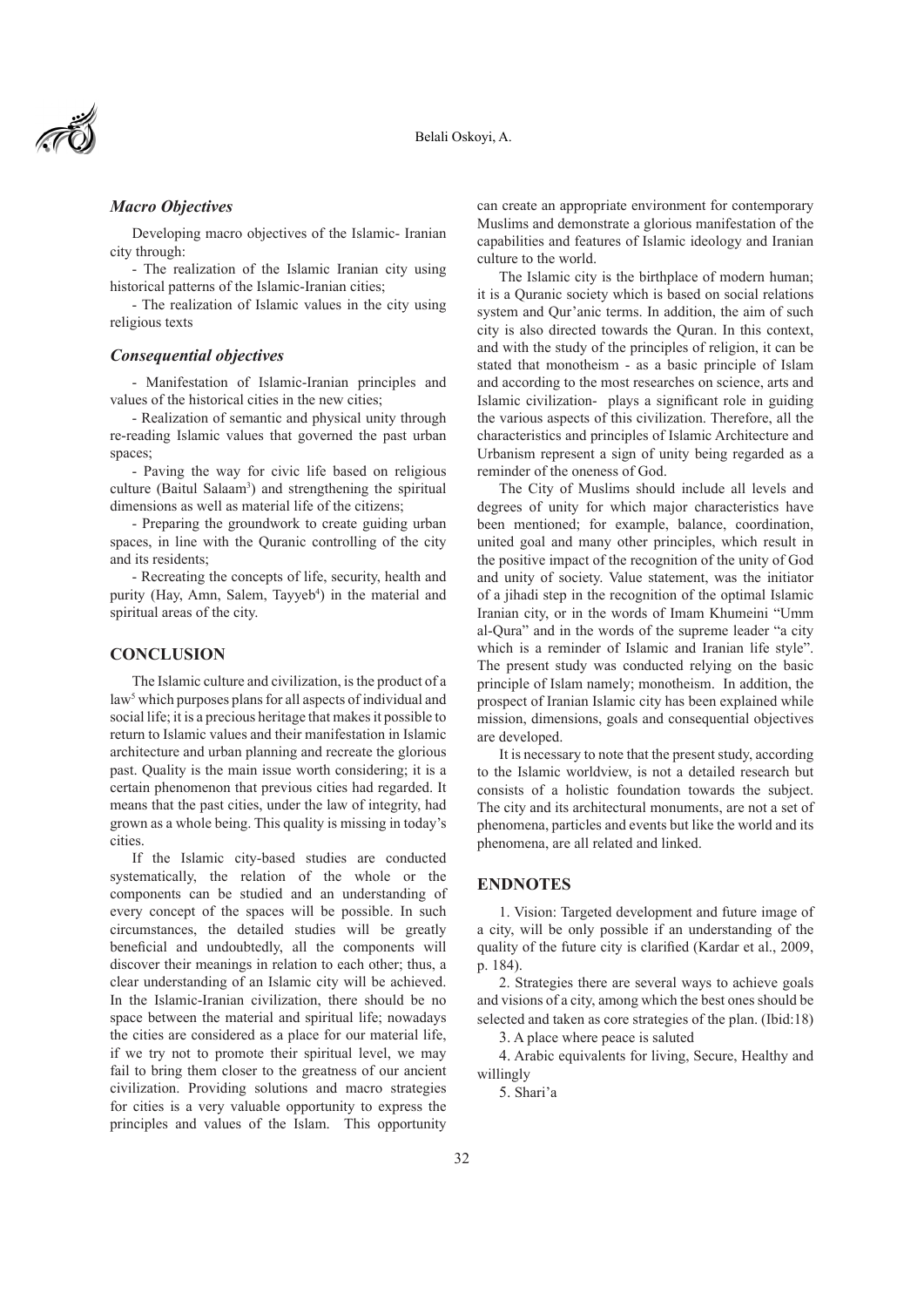

## **REFERENCES**

Ansari Nia, S. (2001). *The Principles of Strategic Planning*, Curriculum of Martyr Beheshti University, Tehran, Iran.

Behzadfar, M. & Mahmoudi Kordestani, P.(2009). Qualitative Norms of Democratic Urban Space, *Arman Shahr*, Tehran, 3, 32-48.

Davari Ardakani, R. (1999). Islam and Friendship Science, *a Journal of the Academy of Sciences*, 7-16, 4.

Dehbadhi, M. (2005). The Philosophy of Names and Attributes of God and their Differentiation from Each other, *Journal of Religious Thought*, University of Shiraz, 17, 1-18.

Golkar, k. (2005). Consulting Engineers of Naghsh-e-Pirvash, Landscape City.

Hedayat Shodeh, F. (2011). *The Role Values in Social Culture*, Proceedings of the Society and Culture, Tehran.

John E. (2004). Piers and Richard B. Robinson, *Strategic Management* (Planning, Execution and Control), translated by Mahmoud Hosseini, Samt, Tehran.

Kardar, S. Rahmani, M. Mlaaqajanzadeh, S. (2009). CDS, New Strategic Approach in Management, Design and Urban Planning, *Journal of Strategy*, Tehran, 52, 199-183

Matovu, G. (1999). *City Strategy and Strategy And Governance*, World Bank Core Urban Course, Toronto, Canada, DAY 2 - 4 MAY.

Matovu, G. (2002). *City Strategic Planning*: Principles and Practices, Presentation at the Urban and City Management, Course held at the Uganda Management Institute, Kampala, Uganda, from March 4 to 8.

Molavi, Z. (200). *Strategic Management Process in Organizations of Iran*, Practical Applications, the Workgroup Research of Statistics and Information Technology, Management and Planning Organization, Yazd.

Motahhari, M. (2003). *Selection of Thematic Notes of Professor Ayatollah Motahhari* (all kinds of tawhid). Basat, 11-21.

Nadeemi, H. (2005). *Strategic Planning of Architecture of Schools*, Whys and Hows ", Safeh Magazine Tehran, 5, 26- 42.

Nadeemi, H. (1999). The truth, *Academy of Sciences*, Tehran, 15-14, 19- 34.

Naghizadeh, M. (2009). *A Comprehensive Plan for the Revival of Islamic City*, 136, 4-13.

Naghizadeh, M. (2010). *Explaining Relationship between the Culture of the Prophet (PBUH) and Civilization.* 141, 4-23.

Naghizadeh, M. (2000). *The Quranic Attributes in the Islamic City*, 5, 41-42.

Naghizadeh, M. (2010). *Consolidated Thinking and Spatial Organization of Islamic Civilization*. 144, 66-79.

Planhol, Xavier de. (1957). *Le Mode Islamique*: Essai de Geographie Religieus, Puf, Paris.

Planhol, Xavier de. (1968). *Les Foudements Geographiques de I' Histore de I' Islam*, Flammarion, Paris.

Rafi Pour, F. (2001). Anatomy of Society, Corporation Publishing, Tehran.

Rahnama, M. R. (2009). *Identification of Areas of Urban Values, Concepts, Principles, Theories and Types of Urban Values*, Jahad Daneshgahi, Mashhad.

Rogers, L. (1999). *Towards an Urban Renaissance*, Final Report of Urban Task Force chaired; HMSO.

Sabzevari, M. H. (1993). Shrh-e- Alasma Aljushan Alkabir, Research Conducted by Najaf Qoli Habibi, Tehran University, Tehran.

Shahtalebi., B. Gholizdeh., A. & Sharifi, S. (2009) *Developing a Culture of Citizenship in the Realm of Values and Norms*, New Approaches in Educational Management, for Students in the Secondary School, 5, 76-57.